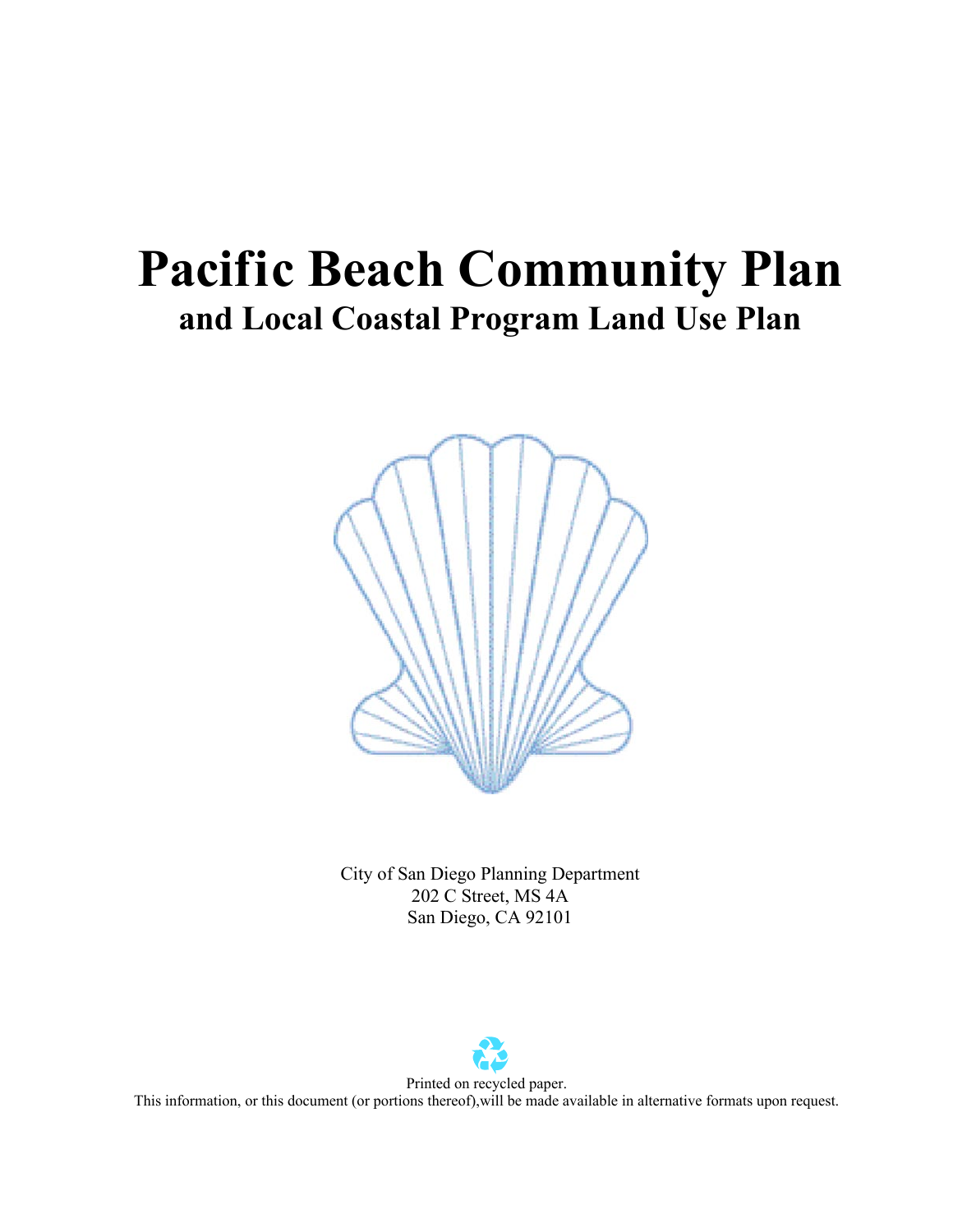## **PACIFIC BEACH COMMUNITY PLAN AMENDMENTS**

The following amendments have been incorporated into this February 2005 posting of this Plan:

| Amendment                               | Date Approved<br>by Planning<br><b>Commission</b> | <b>Resolution</b><br><b>Number</b> | Date Adopted by<br><b>City Council</b> | <b>Resolution</b><br><b>Number</b> |
|-----------------------------------------|---------------------------------------------------|------------------------------------|----------------------------------------|------------------------------------|
| Pacific Beach Community<br>Plan adopted | December 2, 1993                                  |                                    | February 28, 1995                      | R-28517                            |

Certified by the California Coastal Commission on May 11, 1995 by Certificate Number 2-95C0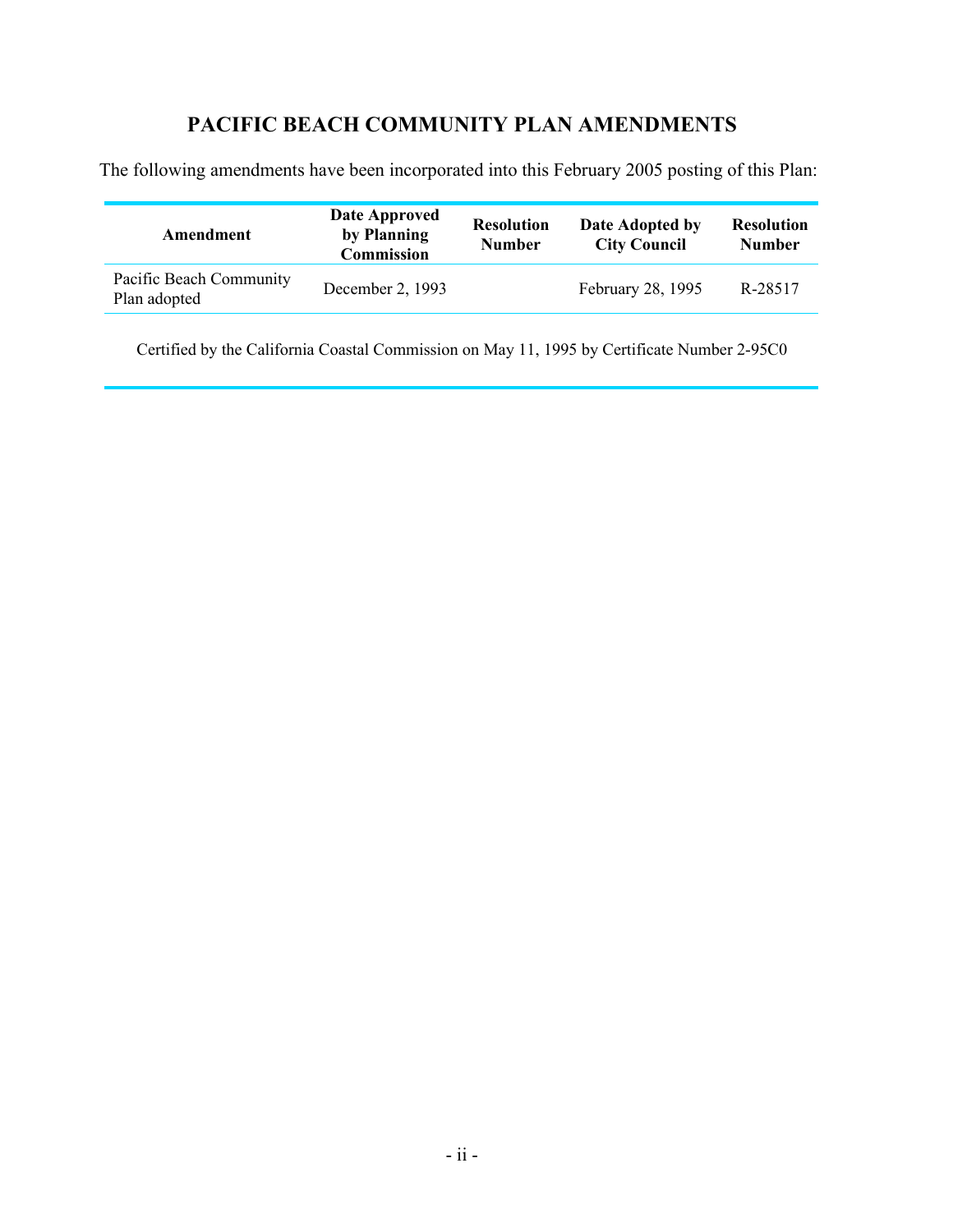

## *MAYOR*

Susan Golding

#### *COUNCIL*

Harry Mathis Barbara Warden Ron Roberts Valerie Stallings Christine Kehoe Judy McCarty George Stevens Juan Vargas

### *CITY ATTORNEY*

John W. Witt

### *CITY MANAGER*

Jack McGrory

### *PLANNING COMMISSION*

Scott Bernet, Chairperson Karen McElliott, Vice Chairperson Lynn Benn Andrea Skorepa Christopher Neils Frisco White Verna Quin

### *PLANNING DEPARTMENT*

Ernest Freeman, A.I.C.P., Planning Director George Arimes, Assistant Planning Director Jeff Washington, Deputy Director Land Use and Facilities Betsy McCullough, A.I.C.P., Principal Planner Kerry Varga, A.I.C.P., Senior Planner/Project Manager Jim Atkins, Graphic Designer Sam Riordan, Graphic Designer Byron Frohn, Senior Drafting Aide Theresa Newman, Word Processing Operator Ronald St. Germain, Editor/Proofreader Ron Shely, Press Operator

#### *PACIFIC BEACH COMMUNITY PLANNING COMMITTEE*

#### **Range of Membership Terms 1991 – 1994**

| Jim Magot, Chair | <b>Charles Almack</b> | James J. Morrison |
|------------------|-----------------------|-------------------|
| Doug Holmes      | Mark Sullivan         | Don Hammer        |
| Kathy Evans      | Jon Leonard           | Marc Kaye         |
| Jim Lester       | John Oleinik          | Larry Alves       |
| Ken Kellogg      | Charles Silveria      | Jill Gurak        |
| Kim Schoettle    | Jim Moore             | Jeff Rosan        |
| Max Treece       | Kitty Dugan           | Gregory W. Lutz   |
| Bill Wachob      | <b>Steve Maxwell</b>  | Otto Emme         |
| Bob Kranz        | Mike Ryan             | Thomas Dombrowski |
| Rick Jones       | Bernie Sosna          | Michele Addington |
| Pat Flynn Jr.    | Walter Tice           | Mark Boydston     |
| Robert Jester    | Eugene Tartaglione    | Robert Jakarian   |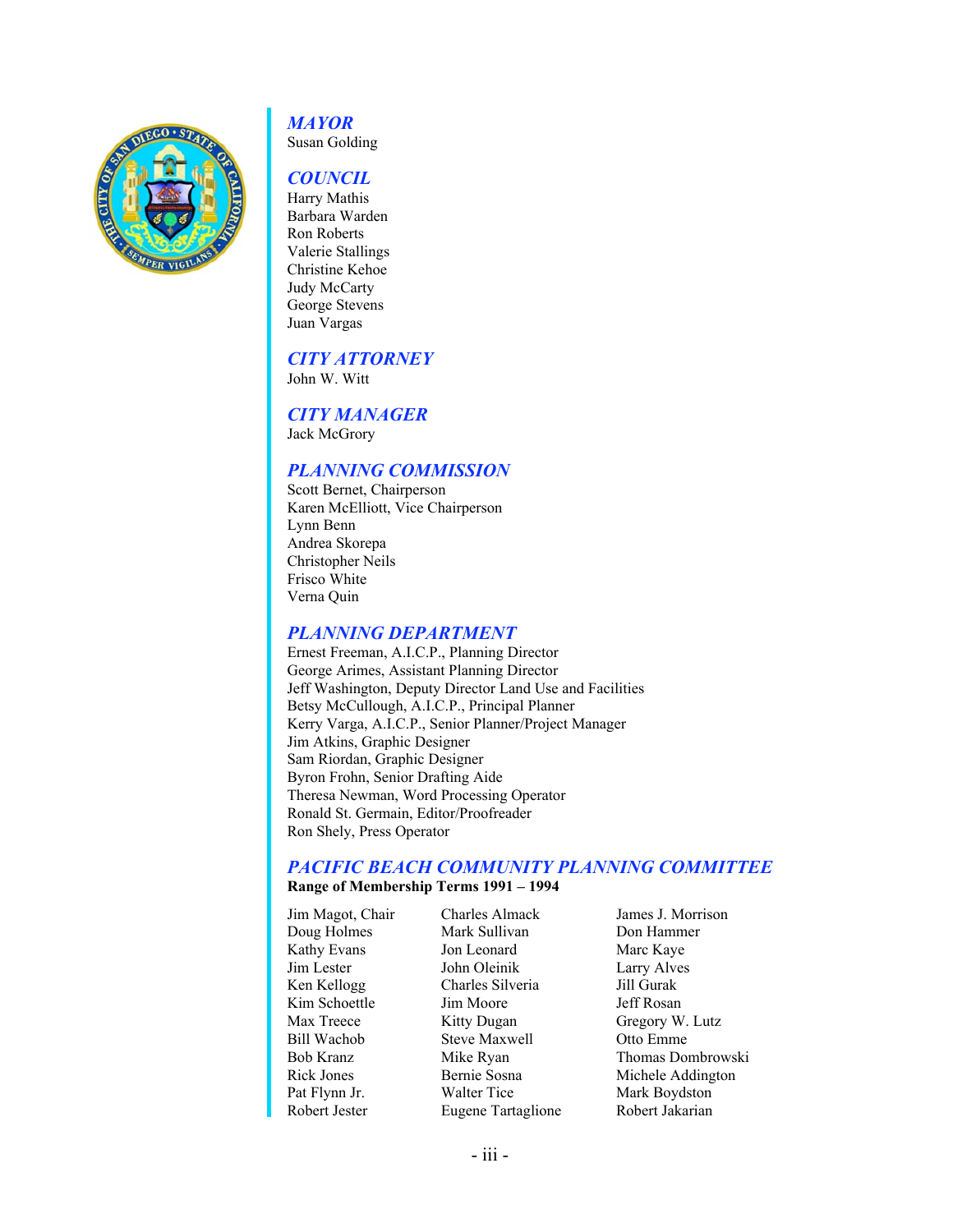## **Table of Contents.**

### **EXECUTIVE SUMMARY**

### **INTRODUCTION**

### **PLANNING CONTEXT**

### **PLAN ELEMENTS**

## **List of Appendices**

### **APPENDICES**